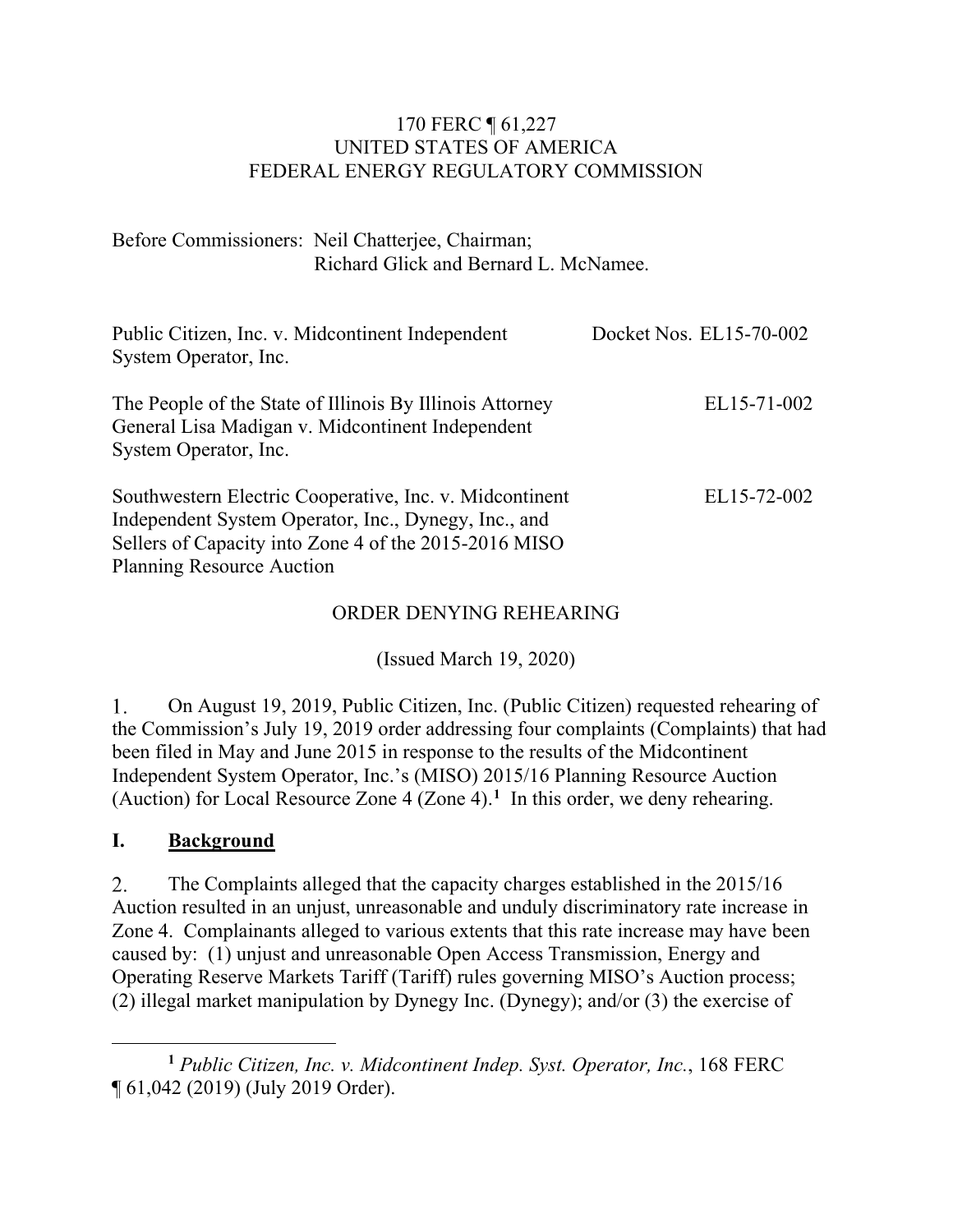market power by Dynegy, which had become a pivotal supplier following its acquisition of certain generating resources in Zone 4.**[2](#page-1-0)**

 $\overline{3}$ . On December 31, 2015, the Commission issued an order addressing those portions of the Complaints that challenged and requested prospective changes to the provisions of MISO's Tariff associated with market power mitigation and calculation of Capacity Import Limits.**[3](#page-1-1)** The Commission granted the Complaints in part, prescribed just and reasonable provisions to be applied in future Auctions, and required MISO to make compliance filings to implement the revisions. The Commission stated that it would address other issues raised in the Complaints, including the need for an evidentiary hearing to resolve issues related to the 2015/16 Auction, in a future order. With respect to allegations of market manipulation, the Commission stated that the Office of Enforcement was conducting a formal, non-public investigation into whether market manipulation**[4](#page-1-2)** occurred before or during the 2015/16 Auction. **[5](#page-1-3)** The Commission stated that it would determine in a subsequent order whether additional action may be appropriate pending the outcome of the formal investigation.**[6](#page-1-4)**

In the July 2019 Order, the Commission addressed the remaining issues raised in 4. the Complaints regarding the 2015/16 Auction. As relevant here, the Commission declined requests to hold an evidentiary hearing, and found that the results of the 2015/16 Auction were just and reasonable.**[7](#page-1-5)** The Commission also stated that the formal, nonpublic investigation into whether market manipulation occurred before or during the 2015/16 Auction had been closed. **[8](#page-1-6)** Based on a review of the investigation, the Commission found that the conduct investigated did not violate the Commission's

<span id="page-1-1"></span>**<sup>3</sup>** *Public Citizen, Inc. v. Midcontinent Indep. Sys. Operator, Inc.*, 153 FERC ¶ 61,385 (2015) (December 2015 Order), *order on compliance and reh'g*, 154 FERC ¶ 61,224 (2016).

<span id="page-1-2"></span>**<sup>4</sup>** *See* 16 U.S.C. § 824v (2018); 18 C.F.R. § 1c.2 (2019) (prohibiting energy market manipulation).

<span id="page-1-5"></span><span id="page-1-4"></span><span id="page-1-3"></span>**<sup>5</sup>** December 2015 Order, 153 FERC ¶ 61,385 at P 15 (citing *Investigation into MISO Zone 4 Planning Resource Auction Market Participant Offers*, 153 FERC ¶ 61,005 (2015)).

**<sup>6</sup>** *Id.* P 4.

**<sup>7</sup>** July 2019 Order, 168 FERC ¶ 61,042 at P 2.

<span id="page-1-6"></span>**<sup>8</sup>** *Id*. P 30.

<span id="page-1-0"></span>**<sup>2</sup>** The July 2019 Order provides detailed background on this proceeding. *See*  July 2019 Order, 168 FERC ¶ 61,042 at PP 3-12.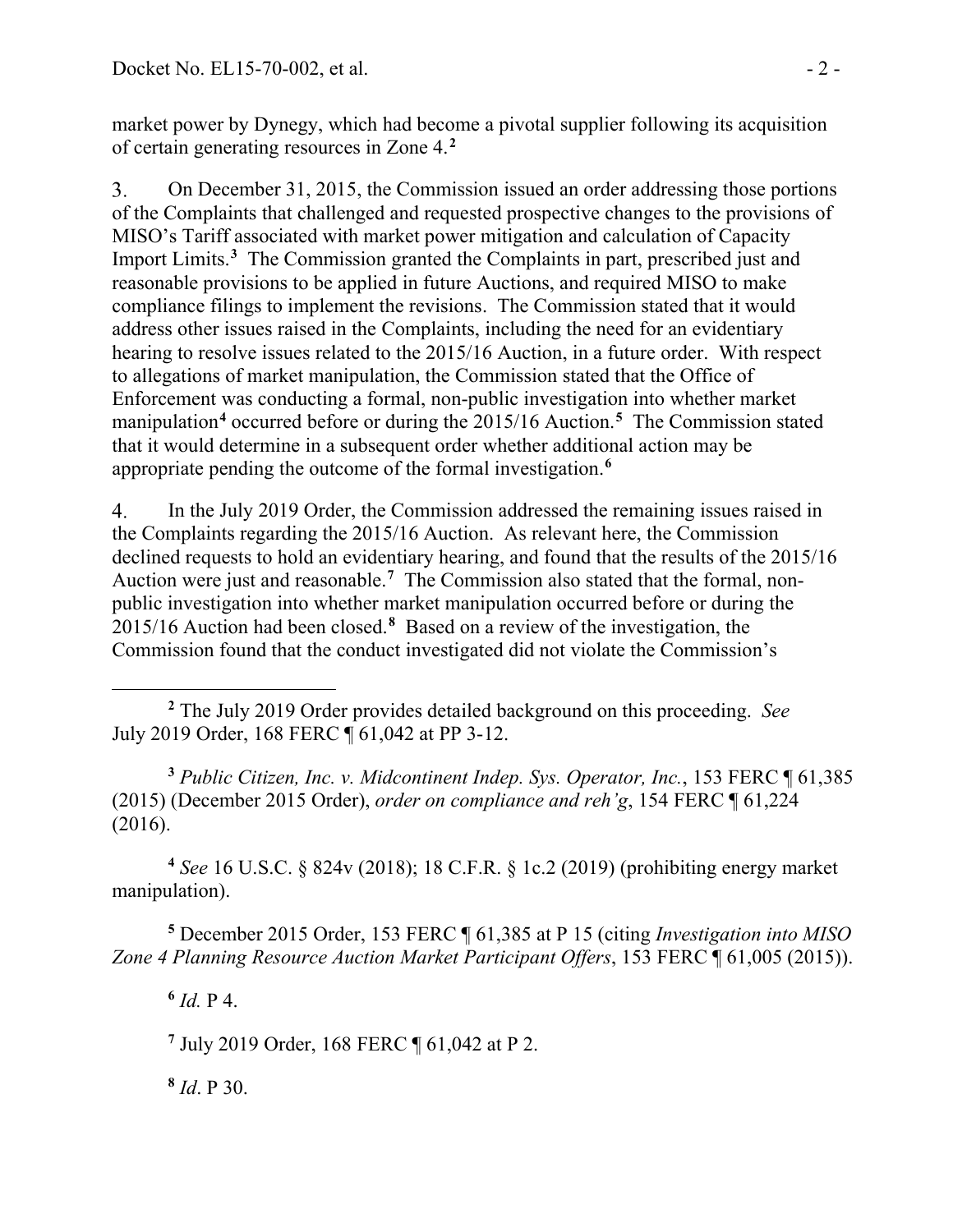regulations regarding market manipulation and that no further action was appropriate to address the allegations of market manipulation raised in the Complaints.**[9](#page-2-0)**

# **II. Request for Rehearing**

Public Citizen alleges that the Commission failed to explain the basis of its  $5<sub>1</sub>$ conclusion that Dynegy did not engage in market manipulation in the 2015/16 Auction. Public Citizen argues that the Commission did not address arguments raised by the parties as to whether manipulation had occurred, but instead relied solely on the results of a non-public investigation that had been unilaterally terminated by the Chairman.**[10](#page-2-1)** Public Citizen claims that the Commission drew no rational connection between any facts and its ultimate conclusion but instead "invoked the secret record of another proceeding."**[11](#page-2-2)** Public Citizen faults the Commission for not including the evidence from the non-public investigation in the record of this proceeding, not allowing the parties to address it, and not saying "in even the most general terms what, in its view that evidence showed."**[12](#page-2-3)** In Public Citizen's view, the Commission's reliance on undisclosed facts outside of the record renders the July 2019 Order arbitrary and capricious.

6. Public Citizen also argues that the Commission erred by finding the Auction rates just and reasonable based solely on a finding that the Auction followed the procedures set forth in the Tariff at that time, without examining whether the resulting rates were themselves just and reasonable or whether the Tariff was just and reasonable at the time of the Auction. **[13](#page-2-4)** Public Citizen argues that the July 2019 Order summarized arguments raised by the parties but then "entirely avoided the question whether the auction clearing prices reflected Dynegy's exercise of market power and were therefore unjust and unreasonable."**[14](#page-2-5)**

Public Citizen challenges the July 2019 Order for not making a finding on whether  $7.$ the Tariff provisions, under the conditions of the 2015/16 Auction, were in fact sufficient to mitigate the exercise of market power. Public Citizen asserts that the July 2019 Order "specifically rejected the argument that the Commission had any obligation to ensure

<span id="page-2-0"></span>**<sup>9</sup>** *Id.* P 32.

- <span id="page-2-1"></span>**<sup>10</sup>** Rehearing Request at 12.
- <span id="page-2-2"></span>**<sup>11</sup>** *Id.* at 14.
- <span id="page-2-3"></span>**<sup>12</sup>** *Id.* at 12.
- <span id="page-2-4"></span>**<sup>13</sup>** *Id.* at 2-3, 9-10.
- <span id="page-2-5"></span>**<sup>14</sup>** *Id.* at 9.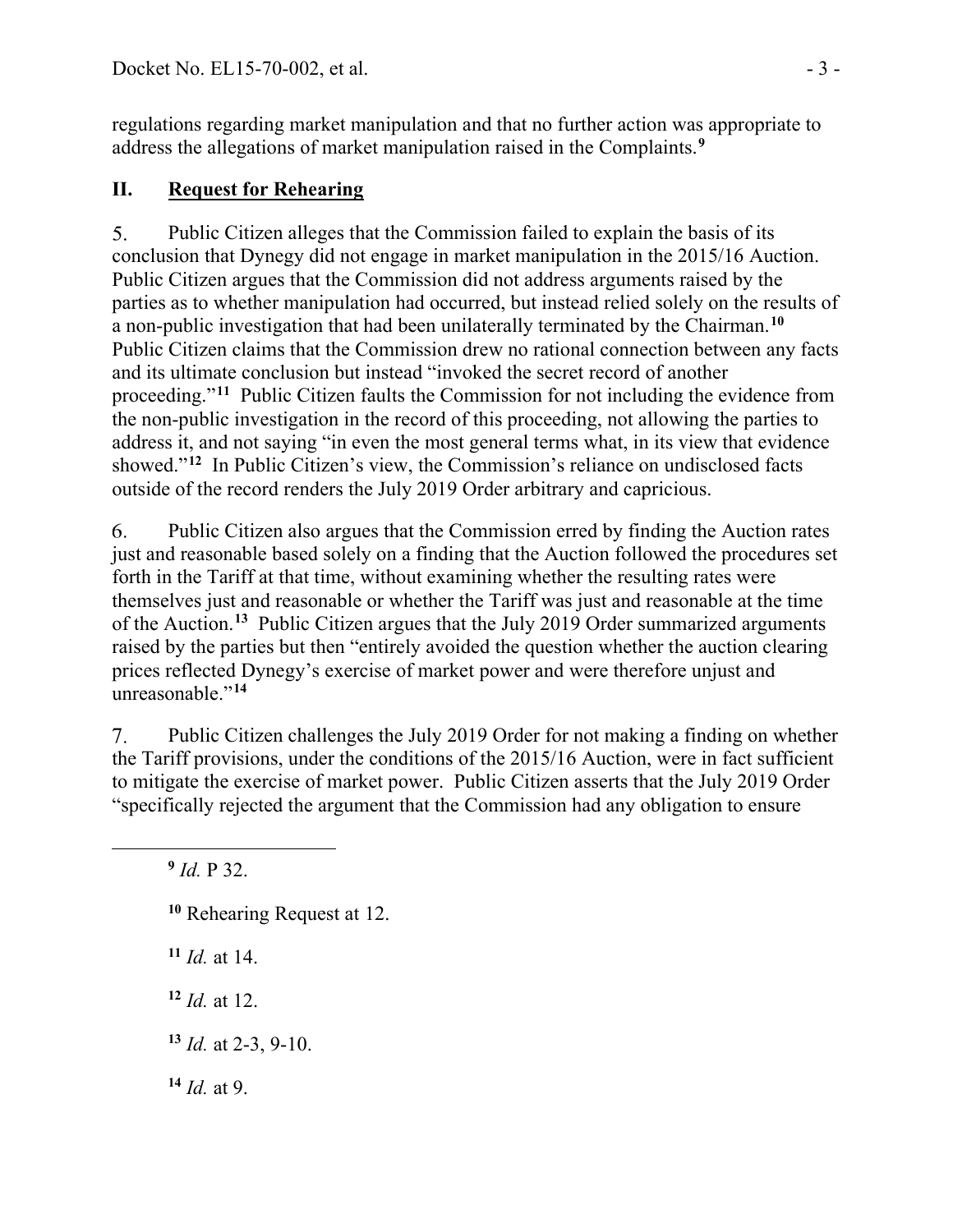that rates resulting from an auction pursuant to the terms of a tariff are in fact just and reasonable."**[15](#page-3-0)** Public Citizen points to the Commission's conclusion in the December 2015 Order that the Tariff was no longer just and reasonable as evidence that the results of the 2015/16 Auction had reflected the exercise of market power and had produced unjust and unreasonable rates.**[16](#page-3-1)**

8. In Public Citizen's view, rates cannot be deemed just and reasonable under the Federal Power Act (FPA) by virtue of the fact that they have been set by an Auction whose procedures the Commission previously approved.**[17](#page-3-2)** Public Citizen further asserts that the July 2019 Order "posits that once the Commission has approved a 'tariff' setting forth Auction procedures, it has no power to look beyond compliance with those procedures to determine the lawfulness of the resulting rates, even on a going forward basis under Section 206."**[18](#page-3-3)**

9. Public Citizen refers to several opinions of the United States Court of Appeals for the District of Columbia Circuit (D.C. Circuit) for the proposition that the Commission's power to review the lawfulness of "rates established by market mechanisms" is "critical to the legality of the Commission's reliance on such mechanisms to set rates in the first instance."**[19](#page-3-4)** Specifically, Public Citizen argues that, in a series of cases decided between 1984 and 2002, the D.C. Circuit required the Commission to continue to review, monitor, and "check" rates that were established by the market to ensure that they were just and reasonable.**[20](#page-3-5)** Public Citizen states that, more recently, in *TransCanada Power Marketing v. FERC*, the D.C. Circuit "held that the Commission may not rely solely on the use of ostensibly competitive bidding mechanisms to determine that rates are just and reasonable," but instead "must determine that the rates themselves are just and reasonable, and explain why it believes that they resulted from competitive economic forces that restrained power suppliers from making bids that resulted in supracompetitive

<span id="page-3-0"></span>**<sup>15</sup>** *Id.* at 10.

<span id="page-3-1"></span>**<sup>16</sup>** *Id.* at 10, 15-16.

<span id="page-3-2"></span>**<sup>17</sup>** *Id.* at 16, 17.

**<sup>18</sup>** *Id.* at 7.

**<sup>19</sup>** *Id.* at 16, 17-21.

<span id="page-3-5"></span><span id="page-3-4"></span><span id="page-3-3"></span>**<sup>20</sup>** *Id.* at 17-18 (citing *Farmers Union Cent. Exch. v. FERC*, 734 F.2d 1486, at 1509 (D.C. Cir. 1984) (*Farmers Union*); *Elizabethtown Gas Co. v. FERC*, 10 F.3d 866 (D.C. Cir. 1993) (*Elizabethtown*); *Interstate Natural Gas Ass'n v. FERC*, 285 F.3d 18, 31 (D.C. Cir. 2002) (*Interstate Natural Gas*).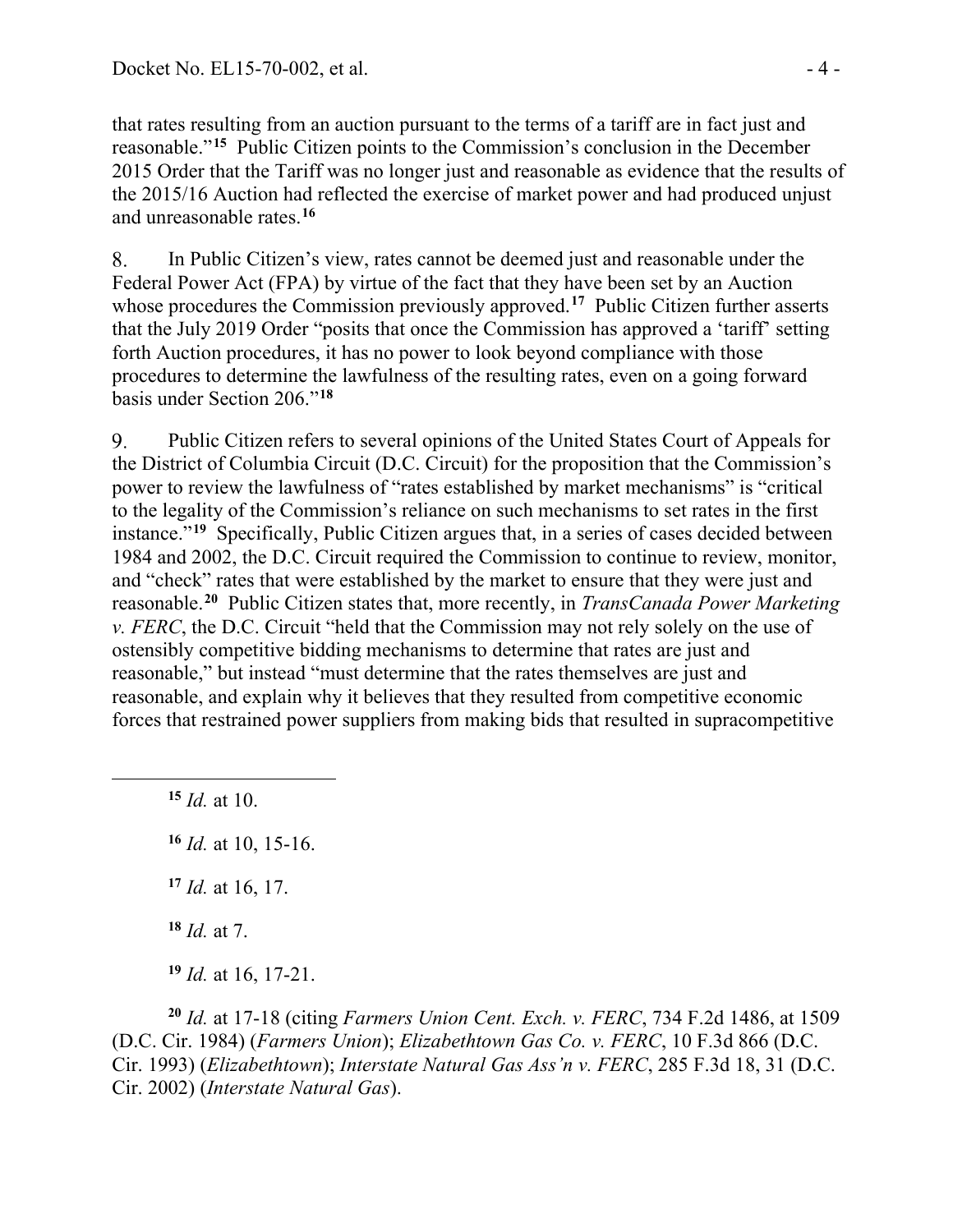profits."**[21](#page-4-0)** Public Citizen also states that in *Public Citizen, Inc. v. FERC*, the court questioned an assertion that the Commission lacked authority to review the results of an auction conducted in accordance with the relevant tariff. **[22](#page-4-1)**

 $10.$ Public Citizen notes that three opinions from the United States Court of Appeals for the Ninth Circuit (Ninth Circuit) similarly require that the Commission engage in a review of the actual rates established by market mechanisms.**[23](#page-4-2)** Public Citizen states that in *Lockyer*, the court held that a market-based rate tariff complied with the FPA "so long as it was coupled with enforceable post-approval reporting that would enable [the Commission] to determine whether the rates were 'just and reasonable' and whether market forces were truly determining price."**[24](#page-4-3)** Public Citizen argues that in *Montana Consumer Counsel*, the court stated that the Commission "may not determine in advance that the prevailing market rate is just and reasonable" but must analyze the rates actually charged.**[25](#page-4-4)** Finally, Public Citizen notes that, in *Harris*, the court required the Commission to engage in "active ongoing review" of actual rates charged pursuant to a seller's market-based rate authority to ensure that those rates are just and reasonable.**[26](#page-4-5)** According to Public Citizen, *Harri*s "resoundingly rejects the Commission's contention that because it characterizes the tariff establishing [A]uction procedures as the 'filed rate,' it is not required by [s]ection 205**[27](#page-4-6)** to review whether the actual rates resulting from the [A]uction are just and reasonable."**[28](#page-4-7)**

11. Public Citizen also argues that the Commission failed to consider whether the Tariff provisions governing the Auction remained just and reasonable at the time the Auction was held and "[t]hat omission is particularly striking given the Commission's

**<sup>21</sup>** *Id.* at 18-19 (citing 811 F.3d 1, at 11-13 (D.C. Cir. 2015) (*TransCanada*)).

**<sup>22</sup>** *Id.* at 19 (citing 839 F.3d 1165, at 1174 (D.C. Cir. 2016) (*Public Citizen*)).

<span id="page-4-3"></span><span id="page-4-2"></span><span id="page-4-1"></span><span id="page-4-0"></span>**<sup>23</sup>** *Id.* (citing *California ex rel. Lockyer v. FERC*, 383 F.3d 1006 (9thCir. 2004) (*Lockyer*); *Montana Consumer Counsel v. FERC*, 659 F.3d 910 (9th Cir. 2011) (*Montana Consumer Counsel); California ex rel. Harris v. FERC*, 784 F.3d 1267 (9th Cir. 2015) (*Harris*)).

**<sup>24</sup>** *Id.* (quoting *Lockyer*, 383 F.3d at 1014).

<span id="page-4-4"></span>**<sup>25</sup>** *Id.* at 18-19 (quoting *Montana Consumer Counsel*, 659 F.3d at 918).

<span id="page-4-5"></span>**<sup>26</sup>** *Id.* at 20 (citing *Harris*, 784 F.3d at 1273-75).

<span id="page-4-6"></span>**<sup>27</sup>** 16 U.S.C. § 824d.

<span id="page-4-7"></span>**<sup>28</sup>** Rehearing Request at 20.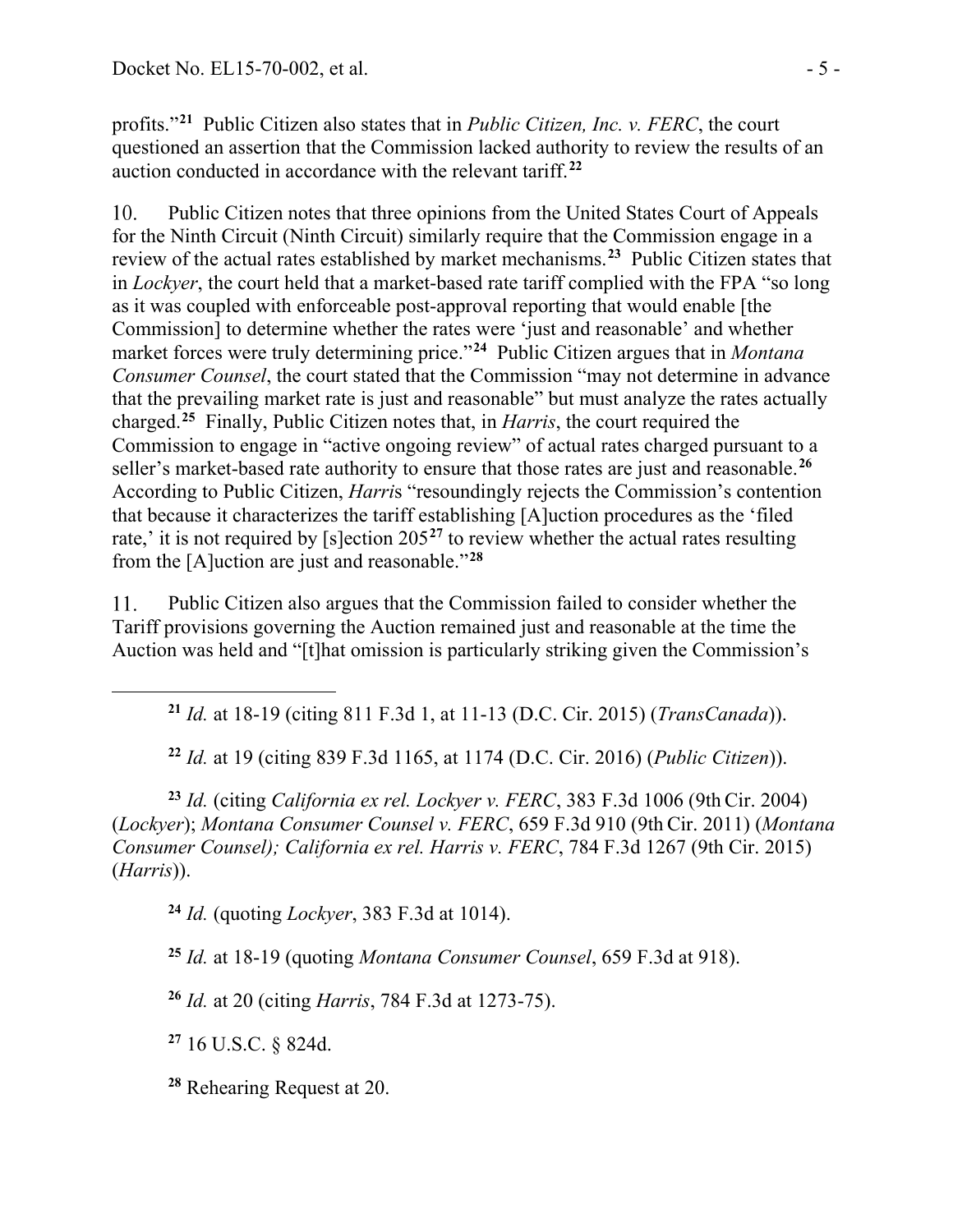determination in December 2015 that the tariff's provisions were no longer just and reasonable."**[29](#page-5-0)**

## **III. Discussion**

## **A. Allegations of Unlawful Market Manipulation Pursuant to FPA Section 222**

12. Public Citizen's 2015 complaint requested that the Commission:

[e]xercise its authority under FPA [s]ection 206 to institute an emergency investigation into whether the April 14, 2015 Planning Resource Auction was manipulated by illegal practices under FPA [s]ection 222 so that the rates resulting therefrom, especially as to MISO Zone 4, were unjust and unreasonable, or unduly discriminatory, and to set a refund effective date as of the effective date of the [c]omplaint. **[30](#page-5-1)**

Public Citizen's arguments with respect to market manipulation, both in its 13. complaint and on rehearing, are unpersuasive for two reasons. First, the Commission has discretion on whether and how to explore the possibility that market manipulation has occurred.**[31](#page-5-2)** FPA section 316A**[32](#page-5-3)** authorizes the Commission to assess civil penalties for violations of section 222 – which is entitled, "Prohibition of Energy Market

**<sup>29</sup>** *Id.* at 21.

**<sup>30</sup>** Public Citizen Complaint, Docket No. EL15-70-000, at 14 (filed May 28, 2015).

<span id="page-5-2"></span><span id="page-5-1"></span><span id="page-5-0"></span>**<sup>31</sup>** *See Heckler v. Chaney*, 470 U.S. 821, 831 (1985) ("This Court has recognized on several occasions over many years that an agency's decision not to prosecute or enforce, whether through civil or criminal process, is a decision committed to an agency's absolute discretion.") (citing *United States v. Batchelder*, 442 U.S. 114, 123-24 (1979); *United States v. Nixon*, 418 U.S. 683, 693 (1974); *Vaca v. Sipes*, 386 U.S. 171, 182 (1967); *Confiscation Cases*, 7 Wall. 454 (1869)); *American Gas Ass'n v. FERC*, 912 F.2d 1496, 1505 (D.C. Cir. 1990) ("nonenforcement decisions are ordinarily unreviewable by virtue of . . . the Administrative Procedure Act"). As discussed in *Heckler*, the scope of the agency's discretionary investigatory decision includes "not only assess[ing] whether a violation has occurred, but whether agency resources are best spent on this violation or another, whether the agency is likely to succeed if it acts, whether the particular enforcement action requested best fits the agency's overall policies, and, indeed, whether the agency has enough resources to undertake the action at all." *Heckler*, 470 U.S. at 831.

<span id="page-5-3"></span>**<sup>32</sup>** 16 U.S.C. § 525o-1 (2018).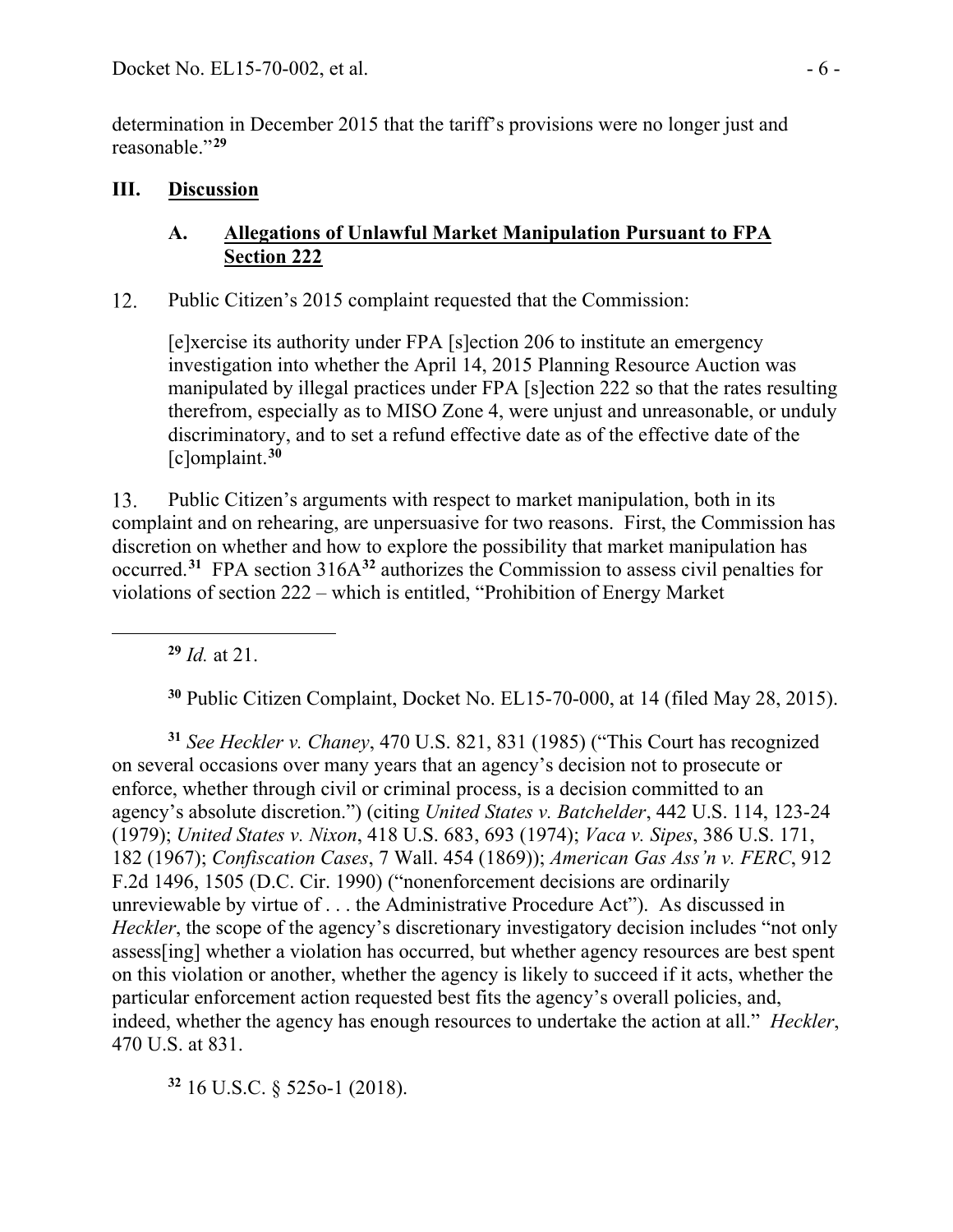Manipulation" – through the procedures that are set forth in FPA section 31(d).**[33](#page-6-0)** The Commission has established detailed procedures for conducting market manipulation investigations, as set forth in Part 1b of its regulations.**[34](#page-6-1)** Here, as explained in the December 2015 Order, the Commission reasonably exercised its discretion by authorizing the Office of Enforcement to conduct a non-public formal investigation under Part 1b of the Commission's regulations into whether market manipulation occurred before or during that auction. **[35](#page-6-2)** Although Public Citizen may raise an allegation of market manipulation in the context of a complaint,**[36](#page-6-3)** its choice to do so neither supersedes nor curtails the Commission's discretion on how to explore that issue.

14. Second, Public Citizen both in its complaint and on rehearing fails to accurately articulate and address the definition of "market manipulation" in the FPA. Under the above-noted title of "Prohibition of Energy Market Manipulation," FPA section 222(a) prohibits an entity from using "any manipulative or deceptive device or contrivance" in connection with the purchase or sale of electric energy or transmission service subject to the Commission's jurisdiction.**[37](#page-6-4)** Public Citizen has not met its burden as a complainant

**<sup>33</sup>** 16 U.S.C. § 823b(d) (2018).

**<sup>34</sup>** 18 C.F.R. pt. 1b (2019).

<span id="page-6-2"></span><span id="page-6-1"></span><span id="page-6-0"></span>**<sup>35</sup>** December 2015 Order, 153 FERC ¶ 61,385 at PP 4, 14 (citing 18 C.F.R. pt. 1b); *see Investigation into MISO Zone 4 Planning Resource Auction Market Participant Offers*, 153 FERC ¶ 61,005. Prior to these orders, the Office of Enforcement had initiated a non-public, preliminary investigation on this subject.

<span id="page-6-3"></span>**<sup>36</sup>** The Commission has previously explained that "[a]lthough section 222(b) of the FPA does not provide a private right of action, a person alleging energy market manipulation is not foreclosed from bringing such an allegation before the Commission pursuant to section 306 of the FPA." *Blumenthal v. ISO-New England, Inc*., 128 FERC ¶ 61,182, at P 56, *on reh'g*, 129 FERC ¶ 61,057, at P 18 (2009). Public Citizen did not file its complaint under FPA section 306. However, even if Public Citizen had properly pled its market manipulation claim under section 306, that section provides that "it shall be the duty of the Commission to investigate the matters complained of in any such manner and any such means as it shall find proper." 16 U.S.C. § 825e (2018). In addition, a complaint is not the only, or primary, means by which a stakeholder may raise for the Commission concerns about market manipulation. For example, section 1b.8 of the Commission's regulations allows individuals and other listed entities to request that the Commission initiate such an investigation. 18 C.F.R. § 1b.8

<span id="page-6-4"></span>**<sup>37</sup>** 16 U.S.C. § 824v. The July 2019 Order quoted section 1c.2 of the Commission's regulations that implements FPA section 222, which, in sum, defines unlawful market manipulation as using or employing any device, scheme, or artifice to defraud; making any untrue statement of a material fact or to omit to state a material fact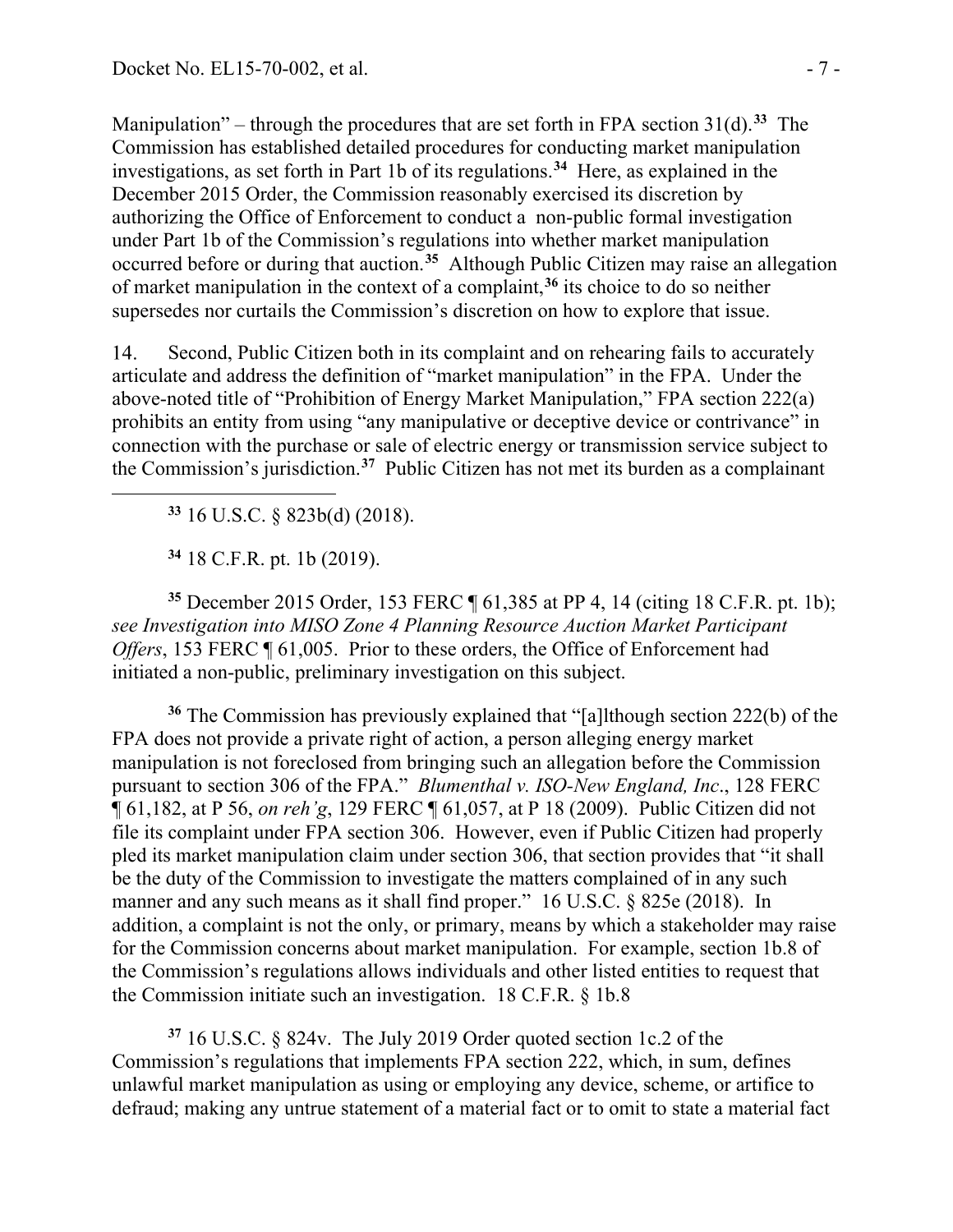to demonstrate that activity meeting that definition occurred and resulted in rates that are unjust and reasonable. Instead, on rehearing, Public Citizen seeks to shift its burden to the Commission, contending that the Commission has "dismissed" its market manipulation allegations and must provide further explanation of its decision to take no further action on the allegations of market manipulation.**[38](#page-7-0)** We find that effort unavailing. Based on the reasonable application of the Commission's discretion, as described above, and after the Office of Enforcement conducted a thorough investigation, the Commission determined in the July 2019 Order that "no further action is appropriate to address the allegations of market manipulation in the complaints."**[39](#page-7-1)**

15. We therefore reject Public Citizen's arguments with respect to market manipulation. That conclusion, however, does not resolve the distinct question of whether an exercise of market power in the auction resulted in rates that are unjust and unreasonable. The Commission considered that distinct question in the July 2019 Order, and we also address it in further detail immediately below.

# **B. Allegations that the Auction Results were Unjust and Unreasonable**

16. We affirm the Commission's decision that the results of the 2015/16 Auction for Zone 4 were just and reasonable. The crux of Public Citizen's specification of error on this point rests on a fundamental misunderstanding of the Commission's market-based rate program. Public Citizen mistakenly believes that the Commission must engage in a review under section 205 of individual transactions, including auction offers, entered into pursuant to a seller's market-based rate tariff.**[40](#page-7-2)** The Ninth Circuit rejected this idea when

**<sup>38</sup>** Rehearing Request at 1-3, 12-15.

<span id="page-7-1"></span><span id="page-7-0"></span>**<sup>39</sup>** July 2019 Order, 168 FERC ¶ 61,042 at P 32. Moreover, to the extent that Public Citizen's request for rehearing implies that an FPA section 206 investigation and remedial action are necessary to resolve its market manipulation claims, the Commission has stated previously that its analysis of market manipulation allegations is distinct from its analysis under FPA section 206. *See Blumenthal v. ISO-New England, Inc*., 135 FERC ¶ 61,117, at PP 37-38 (2011) (just and reasonableness inquiry under FPA section 206 is not applicable to market manipulation).

<span id="page-7-2"></span>**<sup>40</sup>** *See* Rehearing Request at 20-21. However, as discussed below, the Commission reviews market-based rate sellers' electric quarterly reports to ensure that they have not gained market power.

necessary in order to make the statements made, in the light of the circumstances under which they were made, not misleading, or engaging in any act, practice, or course of business that operates or would operate as a fraud or deceit upon any entity. July 2019 Order, 168 FERC ¶ 61,042 at P 22 (quoting 18 C.F.R. § 1c.2 (2019)).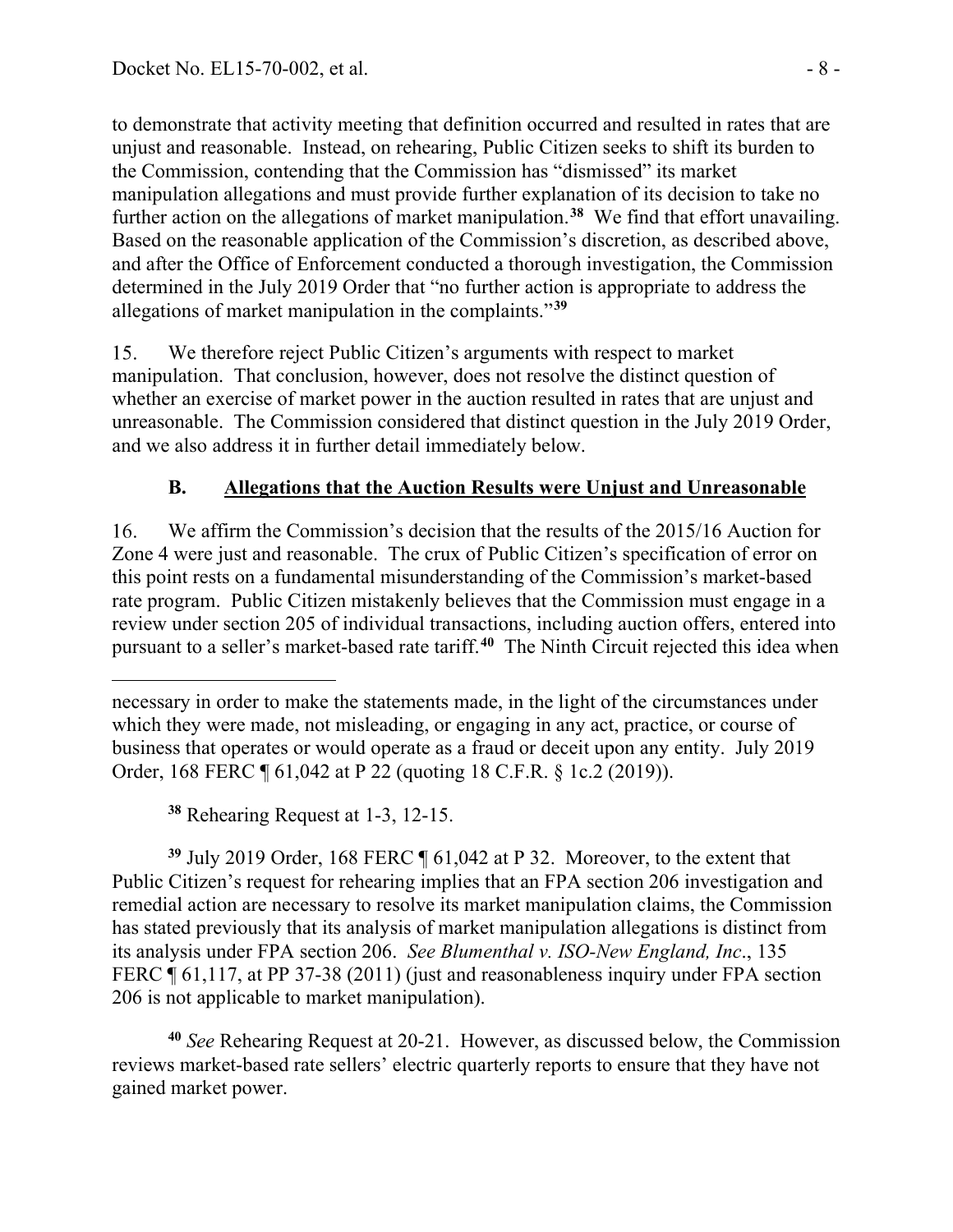it held, agreeing with the Commission, that a rate "change" occurs only once, when an authorized seller files a market-based rate tariff.**[41](#page-8-0)** Specifically, the court recognized that "the 'rate' filed by authorized power wholesalers is the 'market rate,' and that rate does not 'change' even though the prices charged by the wholesalers may rise and fall with the market."**[42](#page-8-1)**

17. As the Commission explained in the July 2019 Order, market-based rate tariffs are lawful under the FPA so long as they are authorized under a regulatory framework that incorporates both an ex ante finding of the absence of market power and enforceable post-approval transaction reporting.**[43](#page-8-2)** From an ex ante standpoint, the Commission will allow a seller to make wholesale power sales pursuant to a market-based rate tariff provided that the seller and its affiliates do not have, or have adequately mitigated, horizontal and vertical market power.**[44](#page-8-3)** For sellers, such as Dynegy, that operate in a regional transmission organization or independent system operator (RTO/ISO) with Commission-approved market monitoring and mitigation, the Commission has adopted a rebuttable presumption that the market monitoring and mitigation is sufficient to address market power concerns.<sup>[45](#page-8-4)</sup> The presumption that MISO's market monitoring and mitigation rules were sufficient to address market power concerns in MISO's Auctions was not challenged until the filing of the instant Complaints, which occurred after the 2015/16 Auction had taken place. Accordingly, Dynegy's bids into the 2015/16 Auction were permissible under its market-based rate tariff and did not constitute new or changed rates subject to Commission review under section 205 of the FPA.

<span id="page-8-0"></span>**<sup>41</sup>** *Montana Consumer Counsel*, 659 F.3d 910 at 921.

 $42$  *Id.* 

**<sup>43</sup>** July 2019 Order, 168 FERC ¶ 61,042 at P 89 (citing *Lockyer*, 383 F.3d at 1013).

<span id="page-8-3"></span><span id="page-8-2"></span><span id="page-8-1"></span>**<sup>44</sup>** *Market-Based Rates for Wholesale Sales of Elec. Energy, Capacity & Ancillary Servs. by Pub. Utils.*, Order No. 697, 119 FERC ¶ 61,295, at PP 62, 399, 408, 440, *clarified*, 121 FERC ¶ 61,260 (2007), *order on reh'g*, Order No. 697-A, 123 FERC ¶ 61,055, *clarified*, 124 FERC ¶ 61,055, *order on reh'g*, Order No. 697-B, 125 FERC ¶ 61,326 (2008), *order on reh'g*, Order No. 697-C, 127 FERC ¶ 61,284 (2009), *order on reh'g*, Order No. 697-D, 130 FERC ¶ 61,206 (2010), *aff'd sub nom. Mont. Consumer Counsel v. FERC*, 659 F.3d 910 (9th Cir. 2011).

<span id="page-8-4"></span>**<sup>45</sup>** Order No. 697-A, 123 FERC ¶ 61,055 at P 111.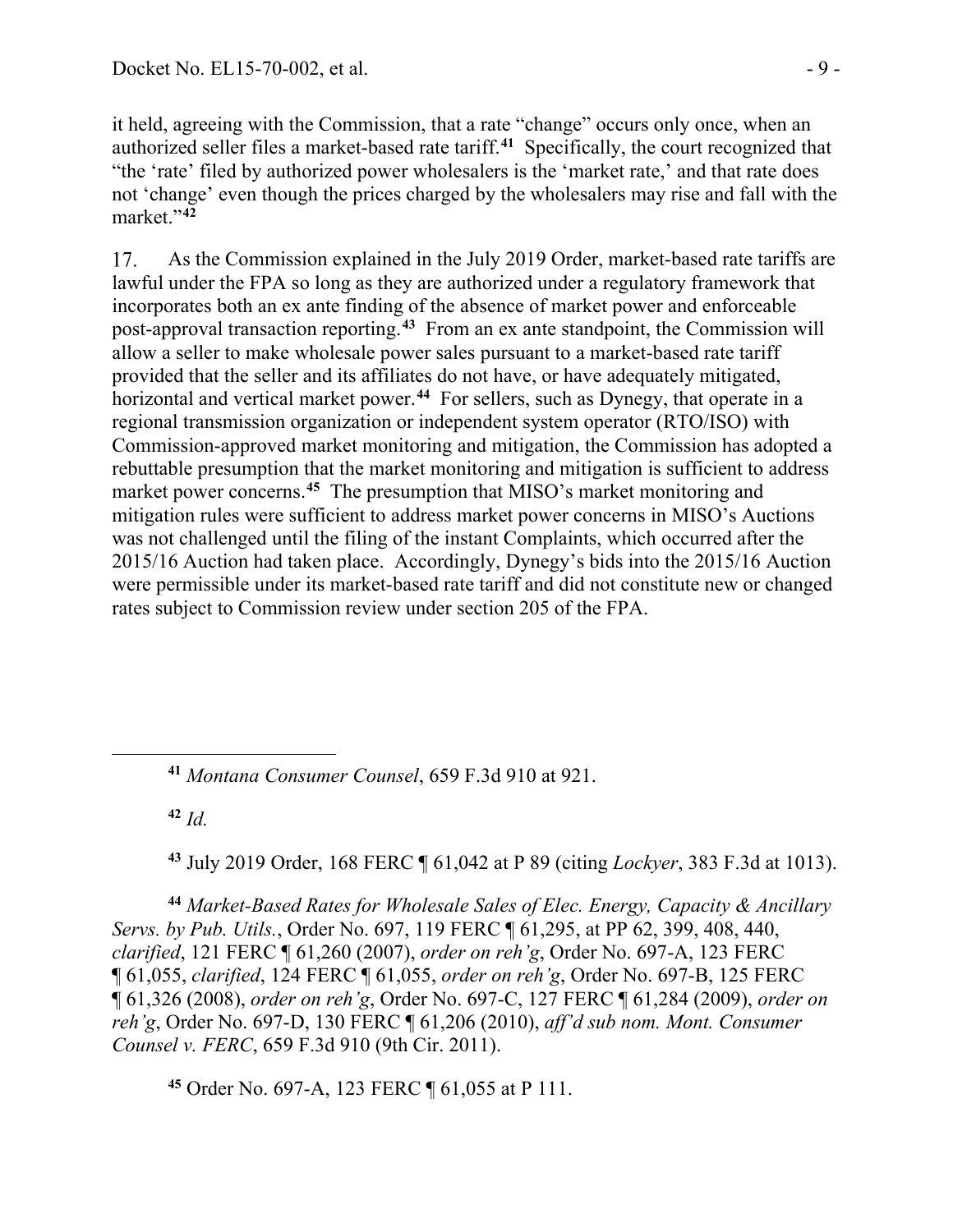The case law cited in Public Citizen's request for rehearing**[46](#page-9-0)** provides that the 18. legality of a seller's market-based rate sales also depends on the Commission's ability to monitor rates through post-approval reporting requirements. In Dynegy's case, this monitoring includes the requirement to submit quarterly reports, triennial market power updates, and change in status updates, which the Commission reviews to ensure that Dynegy has not gained or exercised market power since its initial authorization. Unlike the sellers in *Lockyer*, who had submitted deficient electric quarterly reports,**[47](#page-9-1)** Dynegy has followed the Commission's post-approval reporting requirements, and Public Citizen does not allege otherwise. Accordingly, the sales made pursuant to Dynegy's marketbased rate tariff at the time of the 2015/16 Auction were appropriately made.

19. Public Citizen's argument that the July 2019 Order is inconsistent with *TransCanada Power Marketing* and *Public Citizen* is unpersuasive, as those cases are factually distinguishable. **[48](#page-9-2)** *TransCanada* concerned ISO New England Inc.'s (ISO New England) Winter Reliability Program, and the bids associated are not analogous to the bids that Dynegy submitted in the 2015/16 Auction pursuant to its market-based rate tariff, which are subject to the regulatory framework described above. **[49](#page-9-3)** The Commission's review of the forward-capacity auction results in ISO New England, at issue in *Public Citizen*, is an exception to the general policy that individual transactions under a seller's market-based rate authority are not subject to review under section 205. That exception stems from a settlement agreement that is only applicable to the facts of that case and similarly does not control our determination here.**[50](#page-9-4)** In any event,

<span id="page-9-0"></span>**<sup>46</sup>** *See Farmers Union*, 734 F.3d at 1509; *Elizabethtown,* 10 F.3d at 870; *Interstate Natural Gas*, 285 F.3d at 31; *Lockyer* 383 F.3d 1006; *Harris*, 784 F.3d 1267.

<span id="page-9-1"></span>**<sup>47</sup>** *See Lockyer*, 383 F.3d at 1014 ("[T]he reporting requirements were not followed in the period at issue.").

**<sup>48</sup>** Rehearing Request at 18-19.

<span id="page-9-4"></span><span id="page-9-3"></span><span id="page-9-2"></span>**<sup>49</sup>** *See TransCanada*, 811 F.3d at 5 (describing the Winter Reliability Program as a "time-limited, discrete, out-of-market solution, which, in future years, would yield to a market-based solution"); *see also supra* P 17 (describing the applicable regulatory framework).

**<sup>50</sup>** *See Devon Power LLC*, 117 FERC ¶ 61,133 (2006).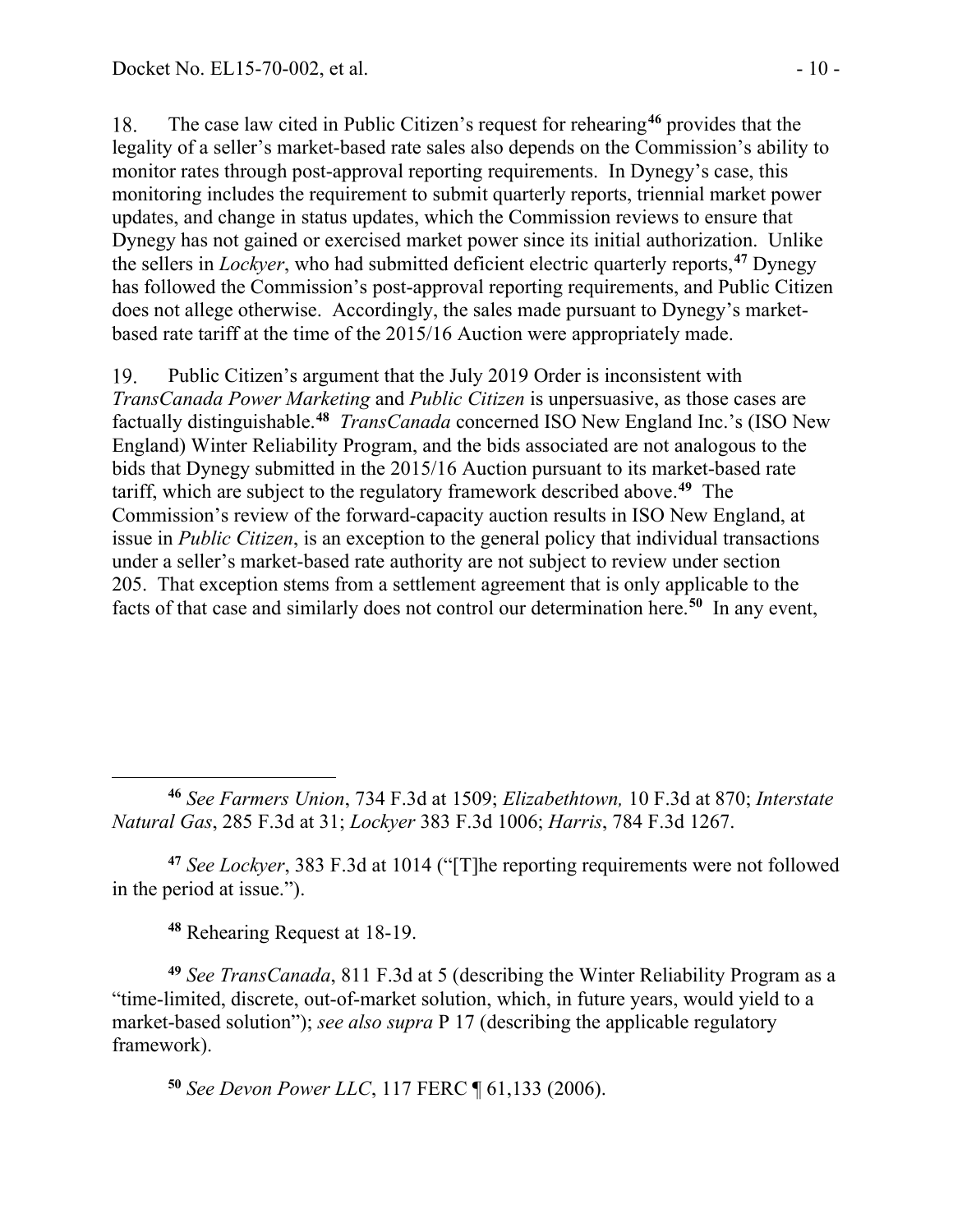the court in *Public Citizen* made no finding as to whether a seller must obtain approval for individual transactions made pursuant to its market-based rate authority. **[51](#page-10-0)**

20. We disagree with Public Citizen's assertion that the July 2019 Order "posits that once the Commission has approved a 'tariff' setting forth auction procedures, it has no power to look beyond compliance with those procedures to determine the lawfulness of the resulting rates, even on a going-forward basis under section 206."**[52](#page-10-1)** The Commission has authority to review, pursuant to section 206, both individual sellers' market-based rate authority**[53](#page-10-2)** and the market monitoring and mitigation rules governing transactions in RTO/ISO markets.

21. In the December 2015 Order, the Commission took action on the Complaints to direct prospective changes to the market monitoring and mitigation rules in MISO's Tariff. The changes to the MISO Tariff mitigate the ability that all capacity sellers, including Dynegy, might have to exercise market power in MISO's capacity auction. Accordingly, the Commission engaged in precisely the type of "active ongoing review" of a seller's market-based rate authority that the court required in *Lockyer* and *Harris*, **[54](#page-10-3)** including through its oversight of the generally-applicable market monitoring and mitigation rules in MISO's Tariff.

22. But, contrary to Public Citizen's assertions, those prospective changes directed by the Commission in the December 2015 Order do not support a claim that the 2015/16 Auction results reflected the exercise of market power and produced unjust and unreasonable results.**[55](#page-10-4)** In the December 2015 Order, the Commission found that certain Tariff provisions governing market mitigation measures for MISO's Auction were no longer just and reasonable due to changes to the PJM capacity market, including future

**<sup>52</sup>** Rehearing Request at 17.

<span id="page-10-2"></span><span id="page-10-1"></span>**<sup>53</sup>** The Commission can exercise its authority under section 206 of the FPA to determine whether a seller's market-based rate authority remains just and reasonable. *See* Order No. 697, 119 FERC ¶ 61,295 at PP 953, 964 (discussing the requirement of ex post oversight and reconsideration of a seller's market-based rate authority under section 206 of the FPA).

<span id="page-10-3"></span>**<sup>54</sup>** *Harris*, 784 F.3d at 1273-74 (quoting *Lockyer*, 383 F.3d at 1017).

<span id="page-10-4"></span>**<sup>55</sup>** Rehearing Request at 10, 21.

<span id="page-10-0"></span>**<sup>51</sup>** *Public Citizen*, 839 F.3d 1165 at 172 (finding that the Commission's deadlock does not constitute agency action, and the notices describing the effects of the deadlock are not reviewable orders under the FPA).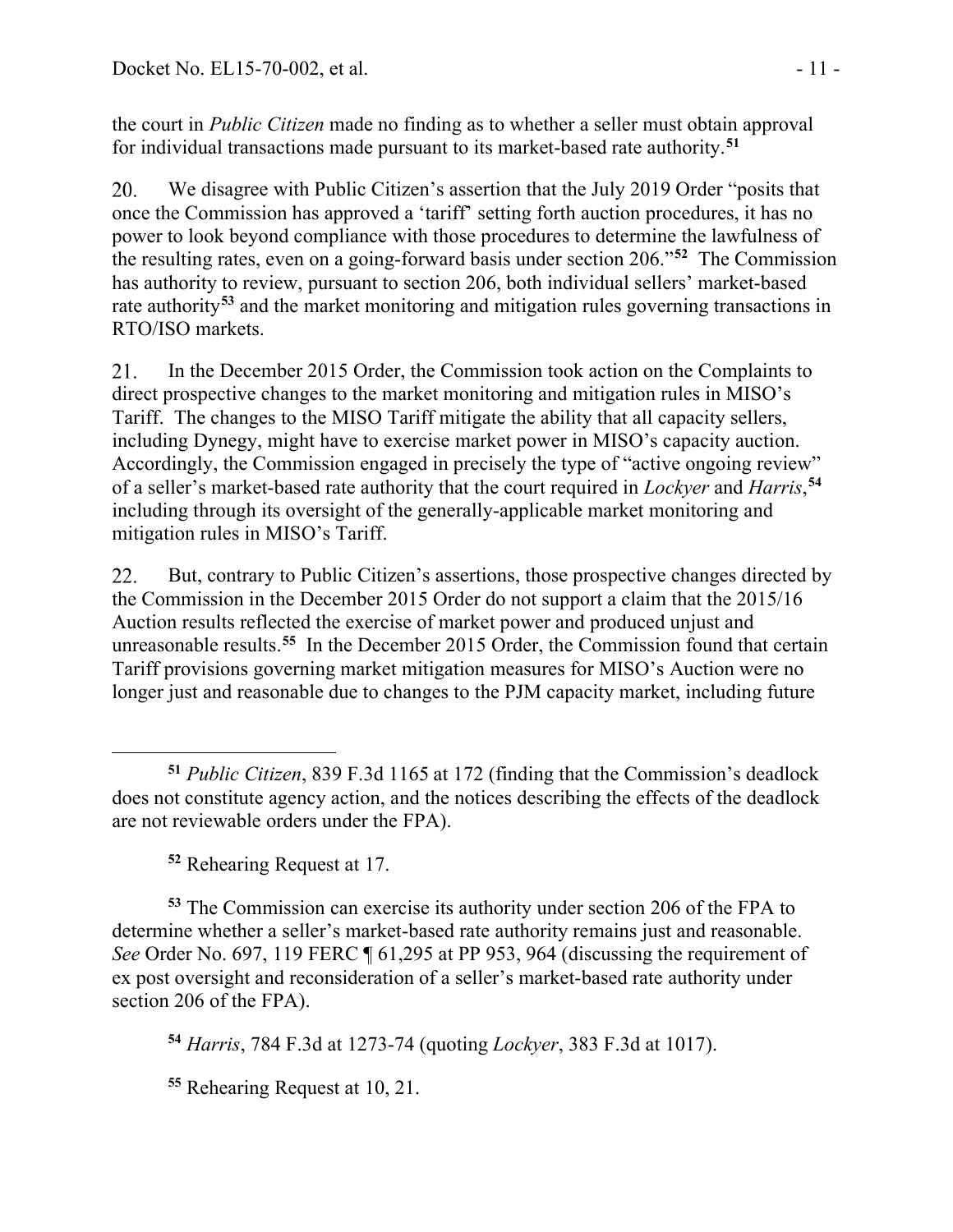changes to the capacity market construct. **[56](#page-11-0)** The Commission explained that those changes in PJM would affect the opportunity costs for MISO resources participating in MISO capacity auctions "going forward." Accordingly, the Commission directed changes to MISO's Tariff to be effective prospectively. Further, the market mitigation measures in place for the 2015/16 Auction had been approved by the Commission as a just and reasonable approach to mitigating anticompetitive behavior in the MISO capacity market.**[57](#page-11-1)** As the Commission found in the July 2019 Order, Dynegy's offers were subject to Tariff provisions "designed to mitigate market power" and were permissible under the Tariff.**[58](#page-11-2)**

23. In summary, we affirm that the results of the 2015/16 Auction were just and reasonable because Dynegy's bids were authorized under a valid market-based rate tariff and because, as noted in the July 2019 Order, the bids complied with the terms of the MISO Tariff, which had been approved by the Commission and were in effect at the time of the 2015/16 Auction.**[59](#page-11-3)**

## The Commission orders:

Public Citizen's request for rehearing is hereby denied, as discussed in the body of this order.

By the Commission. Commissioner Glick is dissenting with a separate statement attached.

 $(S E A L)$ 

Kimberly D. Bose, Secretary.

<span id="page-11-3"></span><span id="page-11-2"></span><span id="page-11-1"></span><span id="page-11-0"></span>**<sup>57</sup>** July 2019 Order, 168 FERC ¶ 61,042 at P 84 (citing *Midwest Indep. Transmission Sys. Operator, Inc.*, 137 FERC ¶ 61,213) (2013).

**<sup>58</sup>** *Id.*

**<sup>59</sup>** *See Id.*

**<sup>56</sup>** December 2015 Order, 153 FERC ¶ 61,385 at PP 85-89.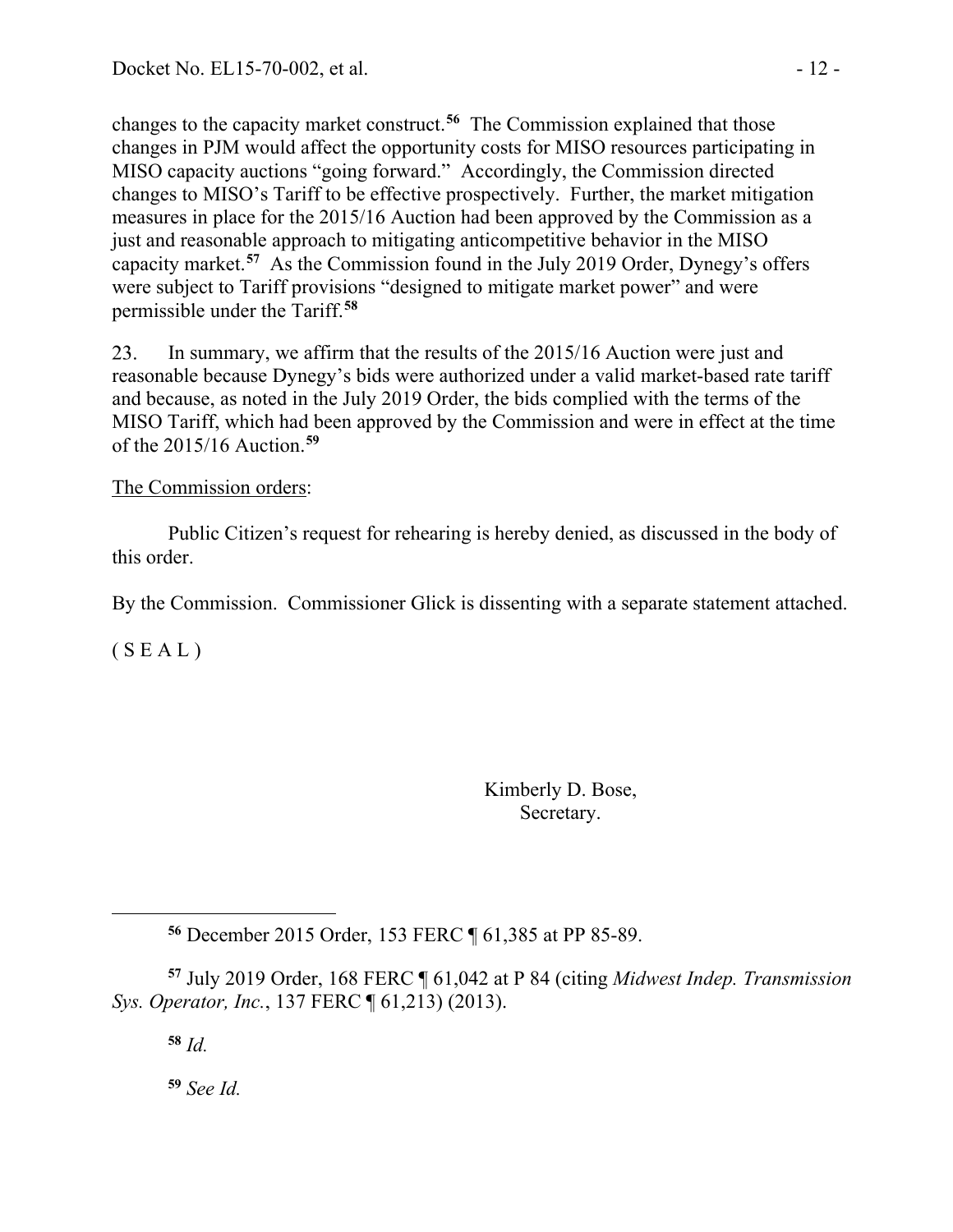#### UNITED STATES OF AMERICA FEDERAL ENERGY REGULATORY COMMISSION

Public Citizen, Inc. v. Midcontinent Independent System Docket Nos. EL15-70-002 Operator, Inc.

| The People of the State of Illinois By Illinois Attorney<br>General Lisa Madigan v. Midcontinent Independent<br>System Operator, Inc. | EL15-71-002 |
|---------------------------------------------------------------------------------------------------------------------------------------|-------------|
| Southwestern Electric Cooperative, Inc. v. Midcontinent                                                                               | EL15-72-002 |
| Independent System Operator, Inc., Dynegy, Inc., and                                                                                  |             |
| Sellers of Capacity into Zone 4 of the 2015-2016 MISO                                                                                 |             |
| <b>Planning Resource Auction</b>                                                                                                      |             |

(Issued March 19, 2020)

GLICK, Commissioner, *dissenting*:

 $\mathbf{1}$ . I dissent from today's order because the Commission continues to sidestep the key question posed in these proceedings: Whether the results of the Midcontinent Independent System Operator, Inc.'s (MISO) 2015/2016 capacity auction (2015 auction) were just and reasonable in light of the allegations of market manipulation by Public Citizen and others. **[1](#page-12-0)** Rather than directly confronting that issue, the Commission states that the relevant tariff language was followed and that a non-public investigation was conducted and did not, in my colleagues' view, uncover manipulative conduct. That enforcement proceeding, however, was terminated by the Chairman without a vote by the Commission and the details of that investigation remain confidential. Accordingly, the Commission has at no point provided Public Citizen with an adequate response to the concerns raised in its complaint or explained why, in light of those concerns, the auction results were just and reasonable

<span id="page-12-0"></span>**<sup>1</sup>** The Illinois Attorney General and Southwestern Electric Cooperative, Inc. also filed complaints, although only Public Citizen sought rehearing of the Commission's July 19, 2019 Order. *See Public Citizen, Inc. v. Midcontinent Independent System Operator, Inc.*, 170 FERC ¶ 61,227, at P 1 (2020) (Rehearing Order); *Public Citizen, Inc. v. Midcontinent Independent System Operator, Inc.*, 168 FERC ¶ 61,042, at P 8 (2019) (July 2019 Order).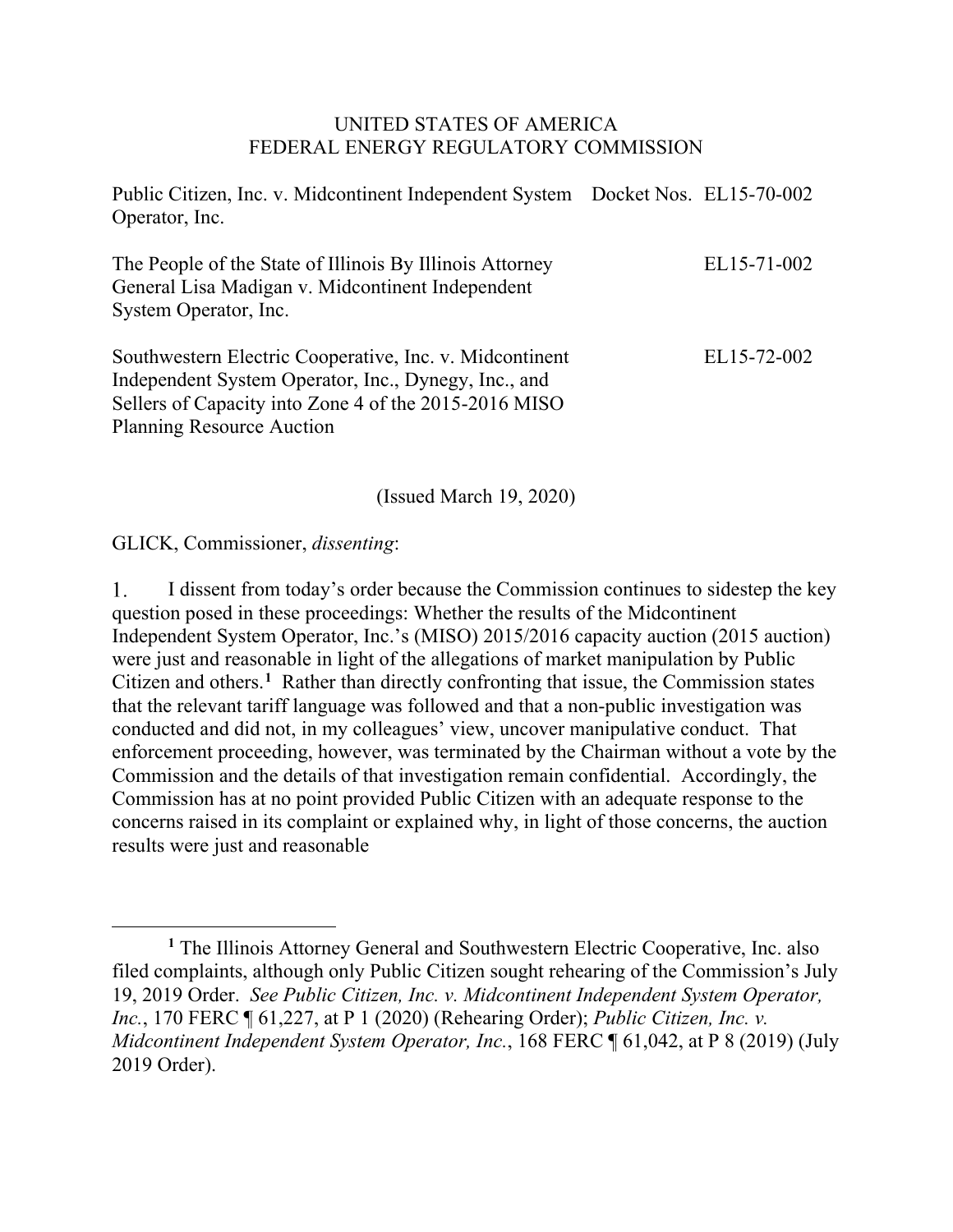2. As an initial matter, the fact that MISO and the individual market participants appear to have followed the relevant tariff language does not insulate them against the argument that market manipulation rendered the resulting rates unjust and unreasonable. I am not aware of any authority to support the proposition that a market participant can commit market manipulation with impunity so long as it does not violate the relevant tariff language. To the contrary, in cases involving section 10(b) of the Securities Act of 1934**[2](#page-13-0)** —the template for the prohibition on market manipulation in section 222 of the Federal Power Act (FPA)<sup>[3](#page-13-1)</sup>— courts have repeatedly recognized that a facially legal action can constitute manipulation when it is taken for an improper purpose.**[4](#page-13-2)** The courts have similarly admonished the Commission to "not take a cramped view of the types of deception that can give rise to fraud"**[5](#page-13-3)** and that "the same conduct may or may not be deceptive depending on an actor's purpose."**[6](#page-13-4)** And the Commission itself has recognized that conduct consistent with the relevant tariff can nevertheless be manipulative if motivated by an illicit or improper aim.**[7](#page-13-5)**

**<sup>2</sup>** 15 U.S.C. § 78j (2018).

<span id="page-13-1"></span><span id="page-13-0"></span>**<sup>3</sup>** 16 U.S.C. § 824v; *see id.* § 824v(a) (prohibiting the use of a "manipulative or deceptive device or contrivance (as those terms are used in section 78j(b) of title 15)").

<span id="page-13-2"></span>**<sup>4</sup>** *See Koch v. SEC*, 793 F.3d 147, 152 (D.C. Cir. 2015) (finding that trades made for the purpose of "marking the close" constituted manipulation based in part on the individual's " intent to deceive or manipulate the market"); *ATSI Commc'ns, Inc. v. Shaar Fund, Ltd.*, 493 F.3d 87, 100 (2d Cir. 2007) (explaining that, under section 10(b) of the Securities Act, "deception arises from the fact that investors are misled to believe 'that prices at which they purchase and sell securities are determined by the natural interplay of supply and demand, not rigged by manipulators.'" (quoting *Gurary v. Winehouse*, 190 F.3d 37, 45 (2d Cir. 1999)); *Markowski v. SEC*, 274 F.3d 525, 529 (D.C. Cir. 2001); *see also FERC v. Coaltrain Energy, L.P.*, No. 2:16-CV-732, 2018 WL 7892222, at \*11 (S.D. Ohio Mar. 30, 2018) ("The Supreme Court has directed courts to 'interpret Section 10(b) and Rule 10b-5 flexibly and broadly, rather than technically or restrictively.'" (quoting *VanCook v. SEC*, 653 F.3d 130, 138 (2011)).

<span id="page-13-3"></span>**<sup>5</sup>** *FERC v. City Power Mktg., LLC*, 199 F. Supp. 3d 218, 234 (D.D.C. 2016) (citing *Superintendent of Ins. v. Bankers Life & Cas. Co.*, 404 U.S. 6, 12 (1971)).

**<sup>6</sup>** *Id.* at 235 (citing *Markowski*, 274 F.3d at 529).

<span id="page-13-5"></span><span id="page-13-4"></span>**<sup>7</sup>** *See In Re Make-Whole Payments & Related Bidding Strategies*, 144 FERC ¶ 61,068, at P 83 (2013) ("Market manipulation under the Commission's Rule 1c is not limited to tariff violations."); *id.* n.8 (collecting proceedings in which the Commission has taken that position). Multiple courts have agreed with that basic premise. *See, e.g.*,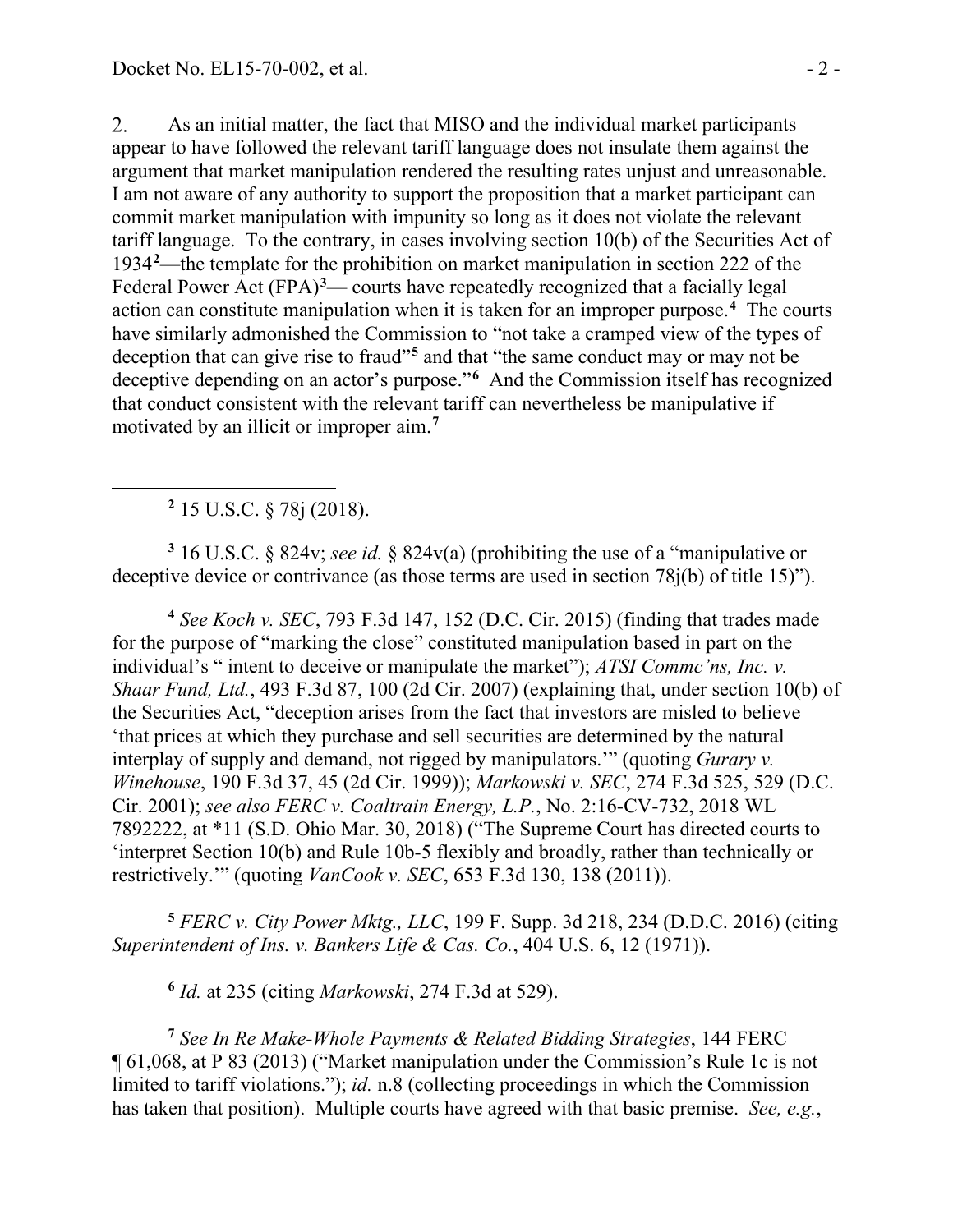$3<sub>1</sub>$ I do not interpret the underlying order—or today's order on rehearing—to indicate that the Commission has had a change of heart and now believes that simply following the relevant tariff creates a safe harbor for market manipulation. Such an about face would be an unreasoned departure from settled policy**[8](#page-14-0)** and would seem to directly contravene the case law cited in the previous paragraph. That means, however, that the absence of a tariff violation cannot be a complete answer to an allegation that market manipulation rendered the 2015 auction results unjust and unreasonable.

4. Instead, the Commission must also conclude that the 2015 auction results were not the product of market manipulation. I see no basis for such a conclusion in today's order. As in the underlying order, the Commission notes that a non-public investigation into alleged manipulation was commenced by the Commission and has since been closed.**[9](#page-14-1)** Although the Commission directed that investigation,**[10](#page-14-2)** the decision to terminate the enforcement process was made by the Chairman without consulting the other commissioners.**[11](#page-14-3)** Had I been consulted, I would have argued against terminating the

*Coaltrain Energy*, 2018 WL 7892222, at \*12 (holding that the Commission adequately pleaded a claim of manipulation were it alleged that traders "engaged in otherwise benign virtual trading for a deceptive purpose"); *City Power*, 199 F. Supp. 3d at 235-36 (similar); *FERC v. Silkman*, 177 F. Supp. 3d 683, 703-04 (D. Mass. 2016) (applying this principle).

<span id="page-14-0"></span>**<sup>8</sup>** *See, e.g.*, *ABM Onsite Servs.-W., Inc. v. Nat'l Labor Relations Bd.*, 849 F.3d 1137, 1142 (D.C. Cir. 2017) ("[A]n agency's unexplained departure from precedent is arbitrary and capricious."); *ANR Pipeline Co. v. FERC*, 71 F.3d 897, 901 (D.C. Cir. 1995) ("[W]here an agency departs from established precedent without a reasoned explanation, its decision will be vacated as arbitrary and capricious.").

<span id="page-14-1"></span>**<sup>9</sup>** Rehearing Order, 170 FERC ¶ 61,227 at P 4; July 2019 Order, 168 FERC ¶ 61,042 at P 12.

<span id="page-14-2"></span>**<sup>10</sup>** *Investigation into MISO Zone 4 Planning Resource Auction Market Participant Offers*, 153 FERC ¶ 61,005 (2015) (Investigation Order). As that order recognized, the Commission had already begun investigating the results of the 2015 auction. *See id.* P 1.

<span id="page-14-3"></span>**<sup>11</sup>** The exclusion of the other commissioners from the decision to terminate this type of investigation runs counter to the spirit of section 222 of the FPA, which gives the Commission as a whole the authority to prevent and penalize market manipulation. *See*  16 U.S.C. § 824v(a). It is profoundly unwise for the Chairman to unilaterally close an investigation directed by the Commission. *See* Investigation Order, 153 FERC ¶ 61,005 at P 1 (stating that the "Commission will determine what further action, if any, may be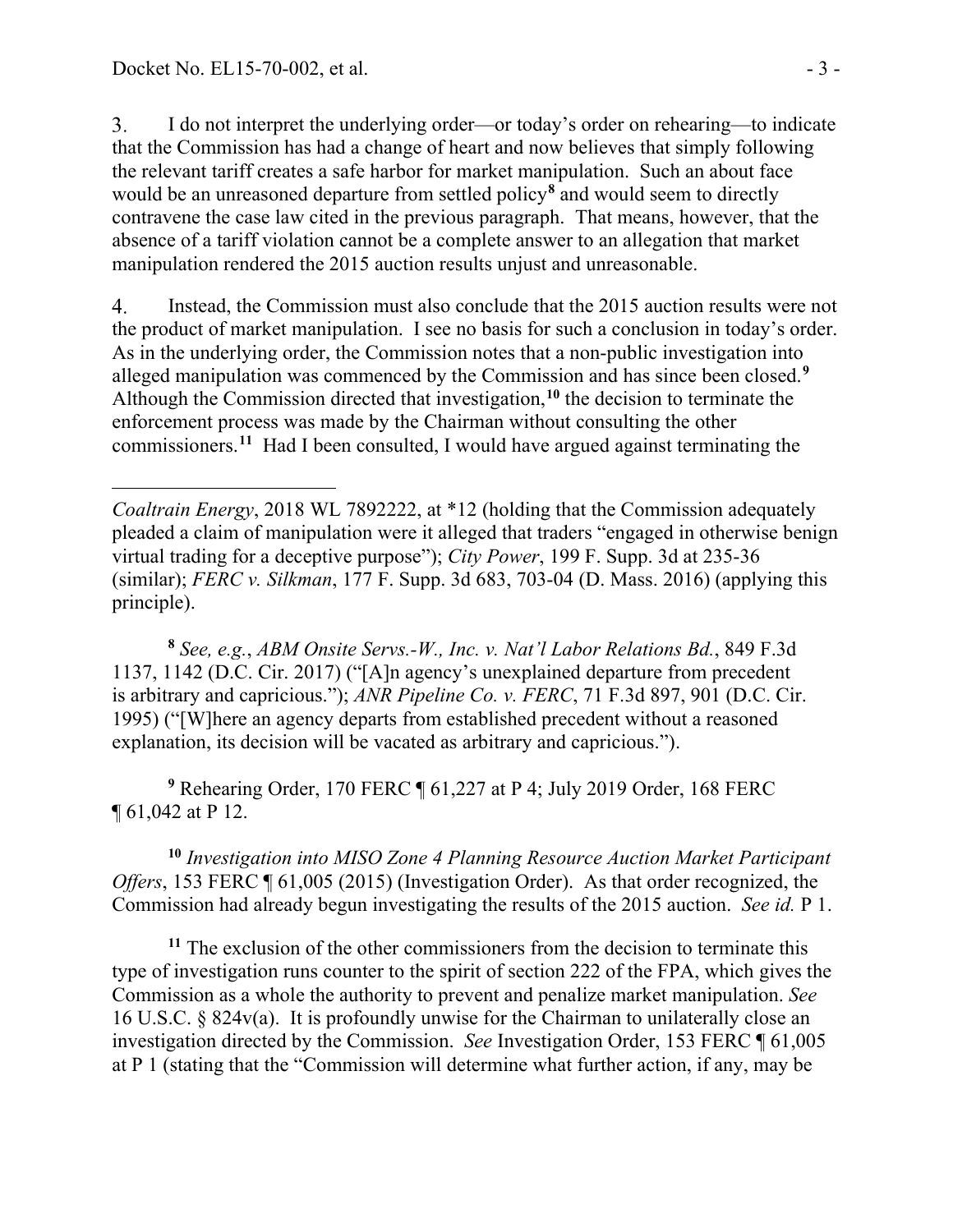enforcement process.**[12](#page-15-0)** Because the details of the investigation remain non-public, I cannot explain why I believe that the Chairman erred in terminating the enforcement process. Suffice it to say that I am confident that the evidence uncovered in that investigation was more-than-sufficient to press ahead.

5. But even putting aside my disappointment with the fate that befell that investigation, today's order provides a wholly unsatisfactory response to the allegations of market manipulation raised in the complaints. Although the Commission can choose to publicly disclose aspects of a non-public investigation,**[13](#page-15-1)** the Commission has refused to do so here, meaning that the evidence uncovered and staff's findings remain confidential. **[14](#page-15-2)** As such, today's order does not provide even the scantest reasoning to support its finding that the nearly 1,000 percent year-over-year increase in the MISO Zone 4 capacity price had nothing to do with market manipulation.**[15](#page-15-3)** Instead, all we have is the Commission's unsubstantiated assurance that there is nothing to see here.

6. The premature end to the enforcement process coupled with the conclusory assertion that there was no market manipulation leave important questions unanswered. Given those unanswered questions, I do not believe we can say with any confidence that the 2015 auction was not subject to market manipulation. Accordingly, because I cannot

<span id="page-15-0"></span>**<sup>12</sup>** In the underlying order, the majority responded to my concerns by reciting statistics about the investigation, including the number of document pages reviewed and the number of witnesses interviewed. July 2019 Order, 168 FERC ¶ 61,042 at P 31. Now, as then, I do not doubt that the Office of Enforcement was thorough in its work and rigorously reviewed the relevant conduct. Rather, my point is that the evidence uncovered as part of that review raised serious concerns about manipulation and provided a more-than-sufficient basis to continue the enforcement process.

**<sup>13</sup>** 18 C.F.R. § 1b.9 (2018).

<span id="page-15-2"></span><span id="page-15-1"></span>**<sup>14</sup>** Under those circumstances, it is a little rich for the Commission to chide Public Citizen for failing to adduce adequate evidence to carry its burden under section 206 of the FPA, Rehearing Order, 170 FERC ¶ 61,227 at P 14, when the Commission has a complete enforcement dossier that it refuses to make public.

<span id="page-15-3"></span>**<sup>15</sup>** July 2019 Order, 168 FERC ¶ 61,042 at P 5 (explaining that Zone 4 cleared at \$16.75/MW-day in the 2014 capacity auction and \$150/MW-day in the 2015 auction). That increase in price is particularly striking given the clearing price in every other MISO zone cleared below \$4/MW-day in the 2015 auction. *Id.* 

appropriate . . . after it considers the results of the staff investigation"). Doing so effectively ignores the views of the remaining commissioners who were also confirmed by the Senate to enforce the Commission's statutory requirements.